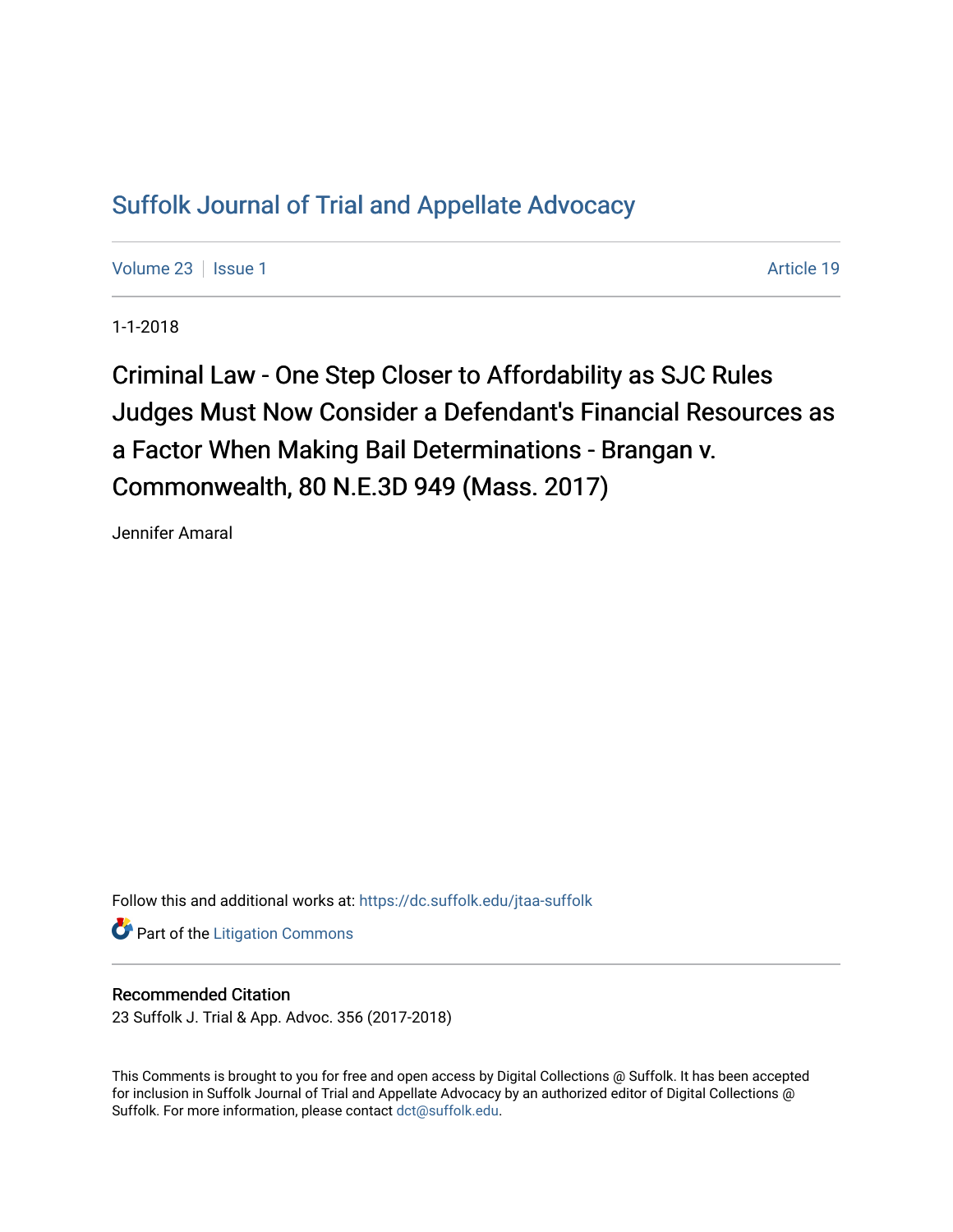## **CRIMINAL LAW-ONE STEP CLOSER TO AFFORDABILITY AS SJC RULES JUDGES MUST NOW CONSIDER A DEFENDANT'S FINANCIAL RESOURCES AS A FACTOR WHEN MAKING BAIL DETERMINATIONS** *-BRANGAN V. COMMONWEALTH,* **80 N.E3D 949 (MASS. 2017).**

The right to bail has been a part of Massachusetts law since the codification of the Massachusetts Body of Liberties in 1641.<sup>1</sup> This right is safeguarded **by** both the Eighth Amendment of the **U.S.** Constitution as well as Article **26** of the Massachusetts Declaration of Rights, and the importance of that right has been highlighted **by** the judiciary for centuries.2 In *Brangan v. Commonwealth,<sup>3</sup>*the Massachusetts Supreme Judicial Court ("SJC") addressed the extent to which a judge must consider a criminal defendant's financial resources when setting bail.<sup>4</sup> In a unanimous decision, the court set

No mans person shall be restrained or imprisoned **by** any authority whatsoever, before the law hath sentenced him thereto, if he can put in sufficient securitie, bayle or mainprise, for his appearance, and good behaviour in the meane time, unless it be in Crimes Capitall, and Contempts in open Court, and in such cases where some expresse act of [the General] Court doth allow it.

*See The Body ofLiberties,* **18,** reprinted in, WILLIAM H. WHITMORE, **THE COLONIAL** LAWS OF **MASSACHUSETTS 36 (1889).**

<sup>2</sup> See U.S. CONST. amend. VIII ("Excessive bail shall not be required, nor excessive fines imposed, nor cruel and unusual punishments inflicted."); **MASS. CONST.** Art. XXVI, pt. **I** ("No magistrate or court of law, shall demand excessive bail or sureties, impose excessive fines,or inflict cruel or unusual punishments."); *Bail Not Jail,* CARTER **DEYOUNG** ATIORNEYS **AT** LAW, http://www.carterdeyoung.com/bail-not-jail, (last visited Nov. **11, 2017)** ("As early as 1641, the colonists recognized that a free society is premised upon the belief that its citizens should be afforded due process of law before they are jailed for a crime for which they have yet to be convicted and sentenced."); *see, e.g.,* Stack v. Boyle, 342 **U.S. 1,** 4 **(1951)** (discussing important implications and function of bail); United States v. Bentvena, **288 F.2d** 442,444-45 **(2d** Cir. **1961)** (mentioning recognition of bail throughout **U.S.** history); Querubin v. Commonwealth **795 N.E.2d** 534, 540-41 (Mass. **2003)** (examining how purpose of bail is of "fundamental importance to the basic functioning of the judiciary.").

*See* Commonwealth v. Baker, **177 N.E.2d 783,784-85** (Mass. **1961)** (noting right to bail has been part of Massachusetts Body of Liberties since colonial times); *see also* Charles Doyle, *Bail: An Overview of Federal Criminal Law,* **CONGRESSIONAL** RESEARCH SERVICE, at 2 (July **31,2017),** https://fas.org/sgp/crs/misc/R40222.pdf (discussing widely-recognized right to bail dating back to Massachusetts Body of Liberties). The Massachusetts Body of Liberties states:

**<sup>3 80</sup> N.E.3d** 949 (Mass. **2017).**

*<sup>4</sup> See id.* at 954 (discussing consideration of financial resources).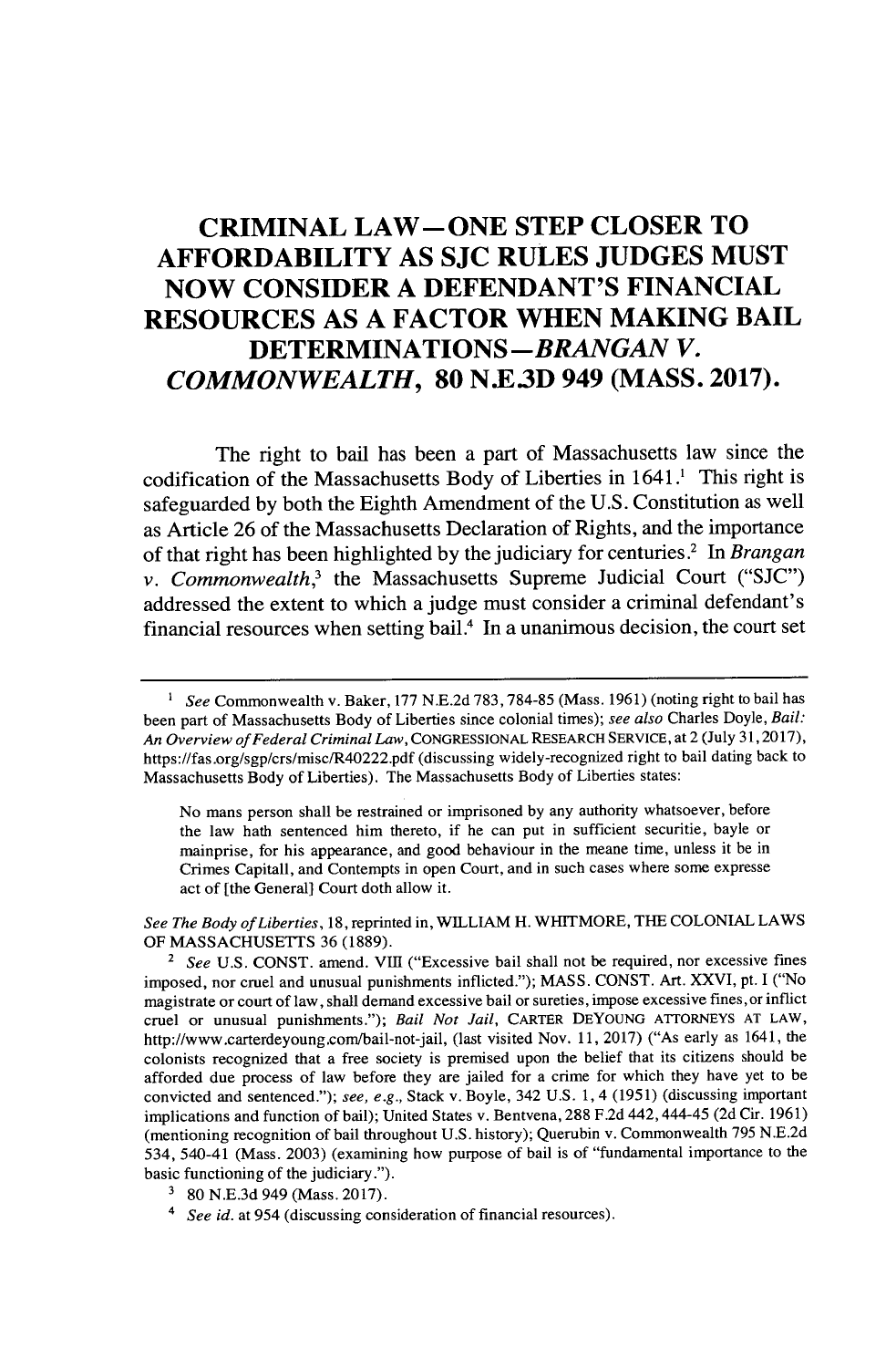a new precedent, holding that when determining bail, a judge "must consider a defendant's financial resources, but is not required to set bail in an amount the defendant can afford if other relevant considerations weigh more heavily than the defendant's ability to provide the necessary security for his appearance at trial."'

On January **17,** 2014, Jahmal Brangan robbed a bank in Springfield, Massachusetts.<sup>6</sup> Following his arrest, Brangan appeared before the Superior Court, where the judge set bail at \$20,000 or \$200,000 surety based on a probation violation notice filed by the probation department.<sup>7</sup> On March 10, 2014, after a grand jury indictment, Brangan was arraigned and the judge set bail at **\$50,000** or **\$500,000** surety.8 **A** year later, Brangan was convicted on the charge of armed robbery, but the trial judge declared a mistrial.<sup>9</sup>

Whoever, being armed with a dangerous weapon, assaults another and robs, steals or takes from his person money or other property which may be the subject of larceny shall be punished **by** imprisonment in the state prison for life or for any term of years; provided, however, that any person who commits any offence described herein while masked or disguised or while having his features artificially distorted shall, for the first offence be sentenced to imprisonment for not less than five years and for any subsequent offence for not less than ten years. Whoever commits any offense described herein while armed with a firearm, shotgun, rifle, machine gun or assault weapon shall be punished **by** imprisonment in the state prison for not less than five years. Any person who commits a subsequent offense while armed with a firearm, shotgun, rifle, machine gun or assault weapon shall be punished **by** imprisonment in the state prison for not less than **15** years.

*See* Mass Gen. Laws ch. **265, §17.**

*See Brangan,* **80 N.E.3d** at **955** (discussing Brangan's bail).

<sup>9</sup> See id. (discussing procedural history of case). The court declared a mistrial because of "certain statements in the prosecutor's closing argument." *Id.* Prior to the declaration of a mistrial, Brangan's bail was revoked. *Id.* However, after the mistrial order, the judge held another bail hearing, where the original bail of **\$50,000** or **\$500,00** surety was reinstated. *Id.*

*See id.* (stating same proposition within case); *see also Bail Not Jail, supra* note 2 (analyzing new precedent and maintaining **". .** money should not be the determining factor as to when someone's freedom is taken away."); Hon. Peter B. Krupp, *A Call for More Focused Advocacy:*<br>Setting Bail After Brangan, BOSTON BAR JOURNAL (Feb. 2, 2018), *Setting Bail After Brangan,* **BOSTON** BAR **JOURNAL** (Feb. 2, **2018),** https://bostonbarjournal.com/tag/affordable-bail/ ("Although [this decision] did not purport to change the law, *Brangan,* at a minimum, collected and clearly articulated the foundational principles underlying bail, re-centering judges and advocates on what matters and what does not.").

**<sup>6</sup>** *See Brangan,* **80 N.E.3d** at **955** (stating facts from case). Brangan passed a note to the bank teller, who then handed over less than **\$1,000,** before fleeing the scene. *Id.* He was arrested later that day after his thumbprint was found on the robbery note. *Id.*

*<sup>7</sup>See id.* (describing Brangan's court proceedings). At the time, Brangan "was on probation following a prison sentence of from eight to twelve years for rape of a child and related charges." *Id.* The probation department ended up filing a notice of surrender, to which the judge relied on when setting bail. *Id.* He was subsequently indicted by a grand jury for armed robbery while masked under Massachusetts General Law Chapter ("M. **G.** L. c.") **265, § 17.** M. **G.** L. c. **265, § 17** states the following: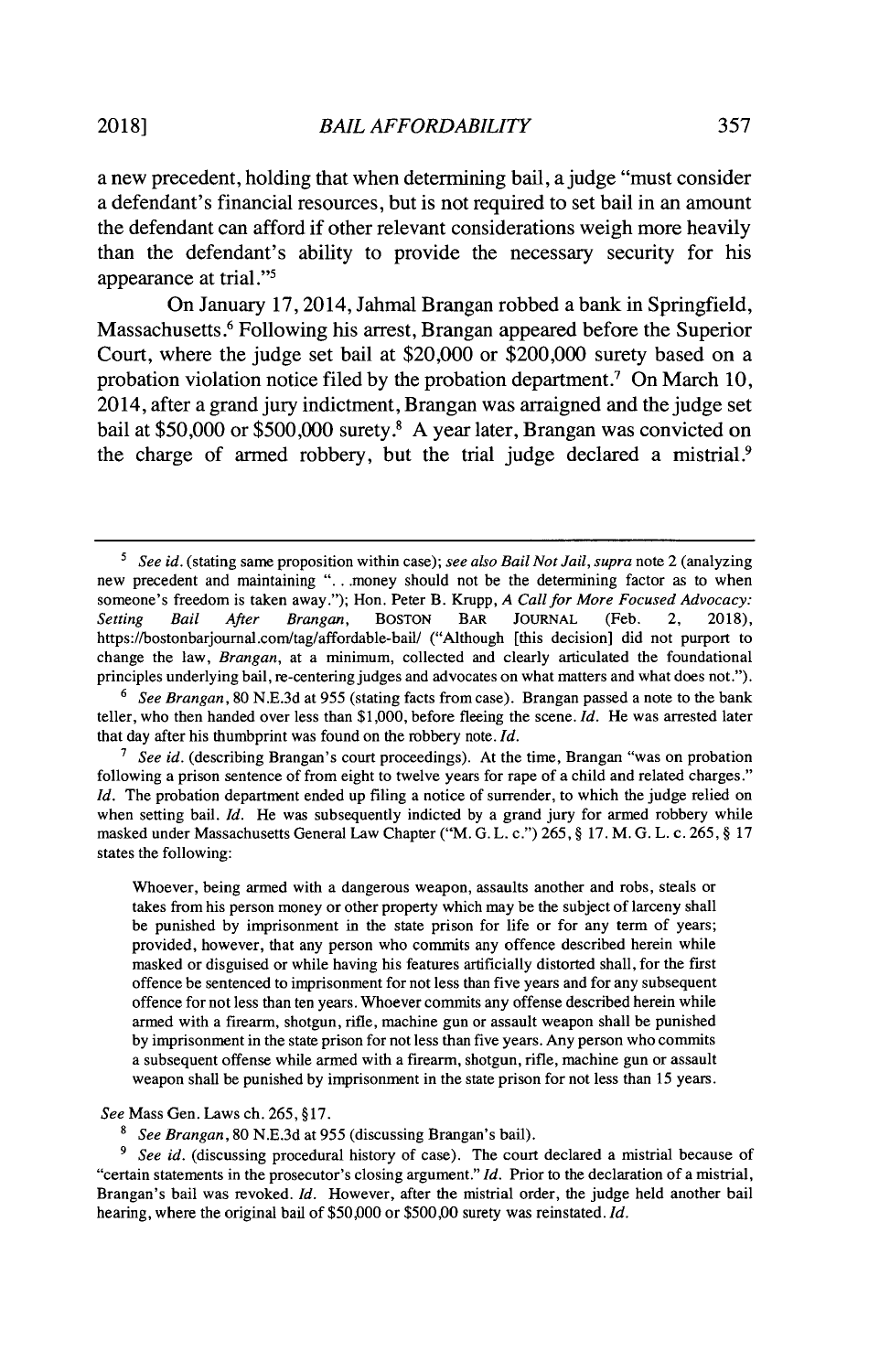Subsequently, Brangan unsuccessfully tried to seek reduction of his bail in both July and December of **2015.10**

Brangan filed four successive petitions, seeking relief from his pretrial detentions in accordance with M. **G.** L. c. **211, § 3.11** Each of the petitions were denied for various reasons and the defendant appealed pursuant to **SJC** Rule 2:21 .12 The **SJC** ordered the appeal to proceed with briefing and argument, noting that "filing a petition pursuant to M. **G.** L. c. **211, § 3** is the proper means for seeking relief from bail determinations in the Superior Court, and that Brangan had no other means of obtaining adequate appellate review."<sup>13</sup>

The principle of bail is addressed in both the Eighth Amendment of the **U.S.** Constitution and Article **26** of the Massachusetts Declaration of Rights.1<sup>4</sup>While American bail laws have their roots in English common law,

supreme judicial court shall have general superintendence of all courts of inferior jurisdiction to correct and prevent errors and abuses therein if no other remedy is expressly provided; and it may issue all writs and processes to such courts and to corporations and individuals which may be necessary to the furtherance of justice and to the regular execution of the laws **....**

*See* Mass Gen. Laws ch. **211, § 3.**

*<sup>13</sup>See Brangan,* **80 N.E.3d** at **957** (stating similar proposition).

<sup>14</sup>*See* **U.S. CONST.** amend. VIII ("Excessive bail shall not be required, nor excessive fines imposed, nor cruel and unusual punishments inflicted."); **MASS. CONST.** Art. XXVI, pt. **I** ("No

**<sup>10</sup>***See id.* (stating same proposition). **A** month later, in January, the **SJC** granted "Brangan's application for direct appellate review of the Commonwealth's appeal from the trial judge's mistrial order." *Id.* The **SJC** held that the Commonwealth had no right to appeal, "leaving the armed robbery to stand for retrial." *Id.*

**<sup>&</sup>quot;** *See id.* at **955-56** (explaining Brangan's petition requests). M. **G.** L. c. **211,** *§* **3** states that the:

<sup>12</sup>*See Brangan,* **80 N.E.3d.** at **956-57** (analyzing each appeal). The court stated that Brangan "followed a long and tortuous path to seek relief from his pretrial detention. **.** *.." Id.* at **955.** His first petition was denied without prejudice "due to his failure to file the record materials necessary to support his claims." *Id.* at **955-56.** On considering Brangan's second petition, the single justice remanded the matter for a hearing that reduced the defendant's bail for the armed robbery charge and retained the original bail amount for the probation violation. *Id.* at **956.** Upon filing a third petition, the single justice remanded the matter again, and effectively came out the same way as Brangan's second petition. *Id.* The judge justified denying Brangan's release on "personal recognizance without surety" due to several factors that included his history of mental illness, the potential penalty he faced, his conviction record, and the nature of the offense charged. *Id.* In his fourth petition, Brangan argued that the judge had "failed to give meaningful consideration to his inability to make the bail, to the equities in the case, and to his alternative proposal to post **\$5,000** cash bail and wear a **GPS** bracelet." *Id.* However, his petition was denied and appealed pursuant to **SJC** Rule 2:21, which provides the parameters for when "a single justice denies relief from a challenged interlocutory ruling in the trial court and does not report the denial of relief to the full court, the party denied relief may appeal the single justice's ruling to the full court." *Id.* at **956-57;** *see also* **SJC** Rule 2:21, as amended, 434 Mass. **1301** (2001) (stating means for utilization of **SJC** Rule 2:21).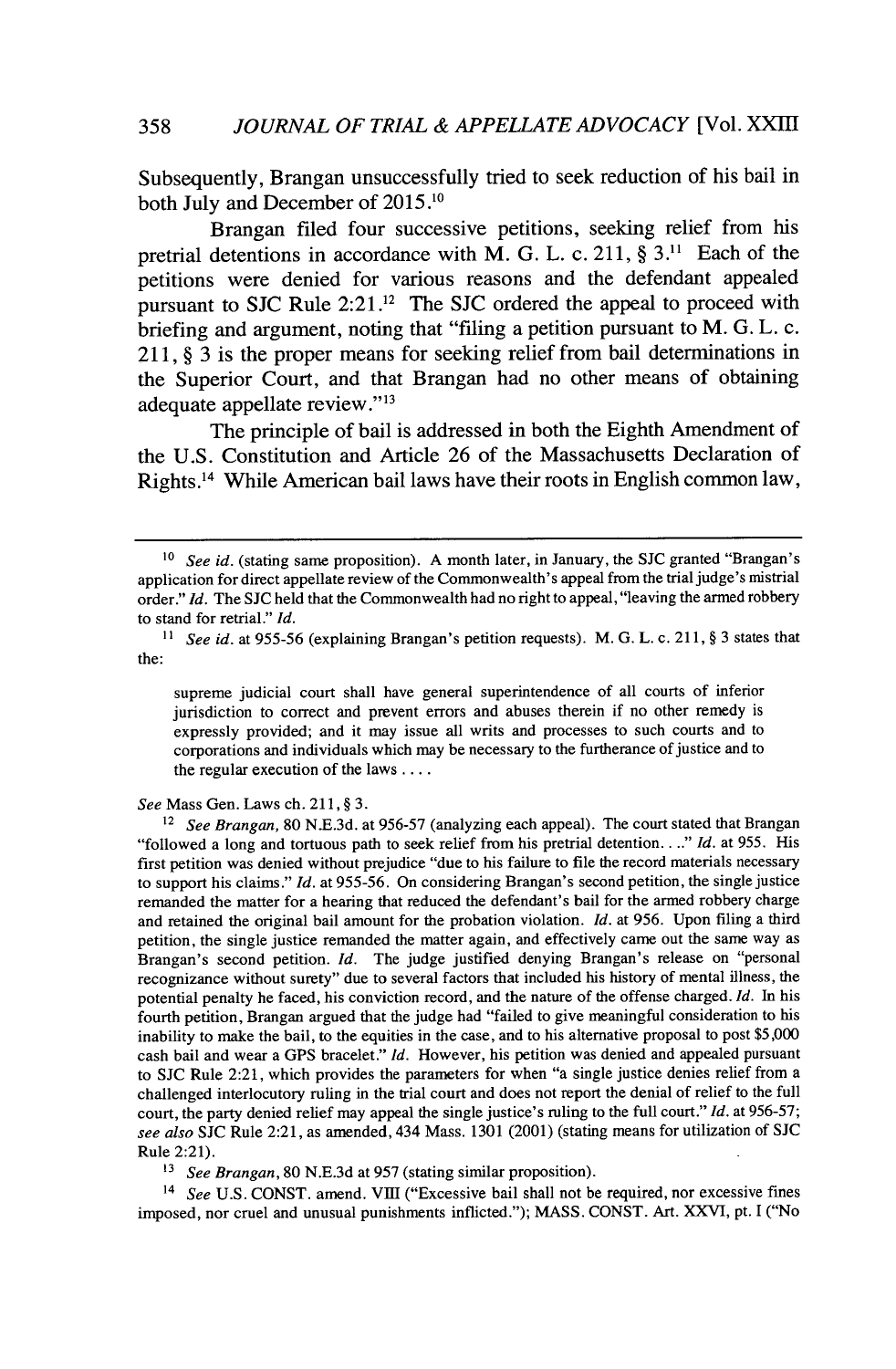these laws have undergone significant changes throughout history." *Stack v. Boyle<sup>16</sup>*was the first major **U.S.** Supreme Court case dealing with the administration of bail." In *Stack,* the Court discussed the dual-function of bail and held that "[b]ail set at a figure higher than an amount reasonably calculated to [ensure the accused's presence in court] is 'excessive' under the Eighth Amendment."" Both *Stack* and a later Supreme Court case, *Carlson v. Landon*<sup>19</sup> established that "while a right to bail is a fundamental precept of the law, it is not absolute, and its parameters must be determined **by** federal and possibly state legislatures."20

In Massachusetts, the judiciary has held that a Superior Court judges' authority to set bail can be found in M. **G.** L. c. **276, §** *57* ("section **57").21** Interestingly, section **57** makes no mention of a defendant's financial resources as a factor to be considered when making bail determinations.<sup>22</sup> However, the **SJC** has interpreted section *57* to include consideration of a defendant's financial resources, in addition to other historical common law

**<sup>16</sup>**342 **U.S. 1 (1951).**

*<sup>7</sup>See* Stack v. Boyle, 342 **U.S. 1 (1951)** (discussing bail administration); *see also* Timothy R. Schnacke, et. al, *The History of Bail and Pretrial Release,* PRETRIAL JUSTICE INSTITUTE, at **8** (Sept. 23, 2010), https://cdpsdocs.state.co.us/ccjj/Committees/BailSub/Handouts/HistoryofBail-Pre-TrialRelease-PJI\_20 **1O.pdf** (stating significance of *Stack* as first major case dealing with bail).

*<sup>18</sup>See* Stack, 342 **U.S.** at 4-5 (holding as described).

'9 342 **U.S.** 524 **(1952).**

<sup>20</sup>*See* Timothy R. Schnacke, et. al, *supra* note **16** (discussing impact of *Stack and Carlson in* context of right to bail).

<sup>21</sup>*See, e.g.,* Commonwealth v. Torres, **806 N.E.2d 895,897** (Mass. 2004) (maintaining section **57** authorizes judges to set bail); Querubin v. Commonwealth, **795 N.E.2d** 534, **539** (Mass. **2003)** (holding section **57** is applicable to setting bail in the Superior Court); Sema v. Commonwealth, **768 NE.2d** 548, 548 (Mass. 2002) (discussing reasoning behind applicability of section **57** in setting bail over M. **G.** L. **C. 276,** *§* **58** ("section **58")).**

<sup>22</sup>*See* Mass Gen. Laws Ann. ch. **276,** *§* **57** (LexisNexis **2017)** (describing requirements of statute entitled "Officials Authorized to Admit; Procedures; Persons Precluded from Admission.").

magistrate or court of law, shall demand excessive bail or sureties, impose excessive fines, or inflict cruel or unusual punishments.").

<sup>&</sup>lt;sup>15</sup> See, e.g., Amanda Zaniewski, *Bail in the United States: A Brief Review of the Literature,*<br>SSACHUSETTS DEP'T OF CORRECTIONS (Nov. 2014). **MASSACHUSETTS** http://www.mass.gov/eopss/docs/doc/research-reports/briefs-stats-bulletins/bail-in-united-statesliterature-review.pdf (tracing **U.S.** history of right to bail and its descent from English common law); *About Bail- History of Bail,* **PBUS,** http://www.pbus.com/general/custom.asp?page= 14, (last visited Nov. **11, 2017)** (discussing how "knowledge of the English system and how it developed until the time of American independence is essential [to understanding American bail laws]."); John-Michael Seibler **&** Jason Snead, *The History of Cash Bail,* THE HERITAGE **FOUNDATION** (Aug. **25, 2017),** http://www.heritage.org/courts/report/the-history-cash-bail (tracking history of bail and waves of reform to date); Doyle, *supra* note 1 (outlining significant changes in bail throughout history); *see generally* William F. Duker, The Right to Bail: **A** Historical Inquiry, 42 ALB. L. REv. **33, 34-66 (1977)** (describing origins and history of bail in England).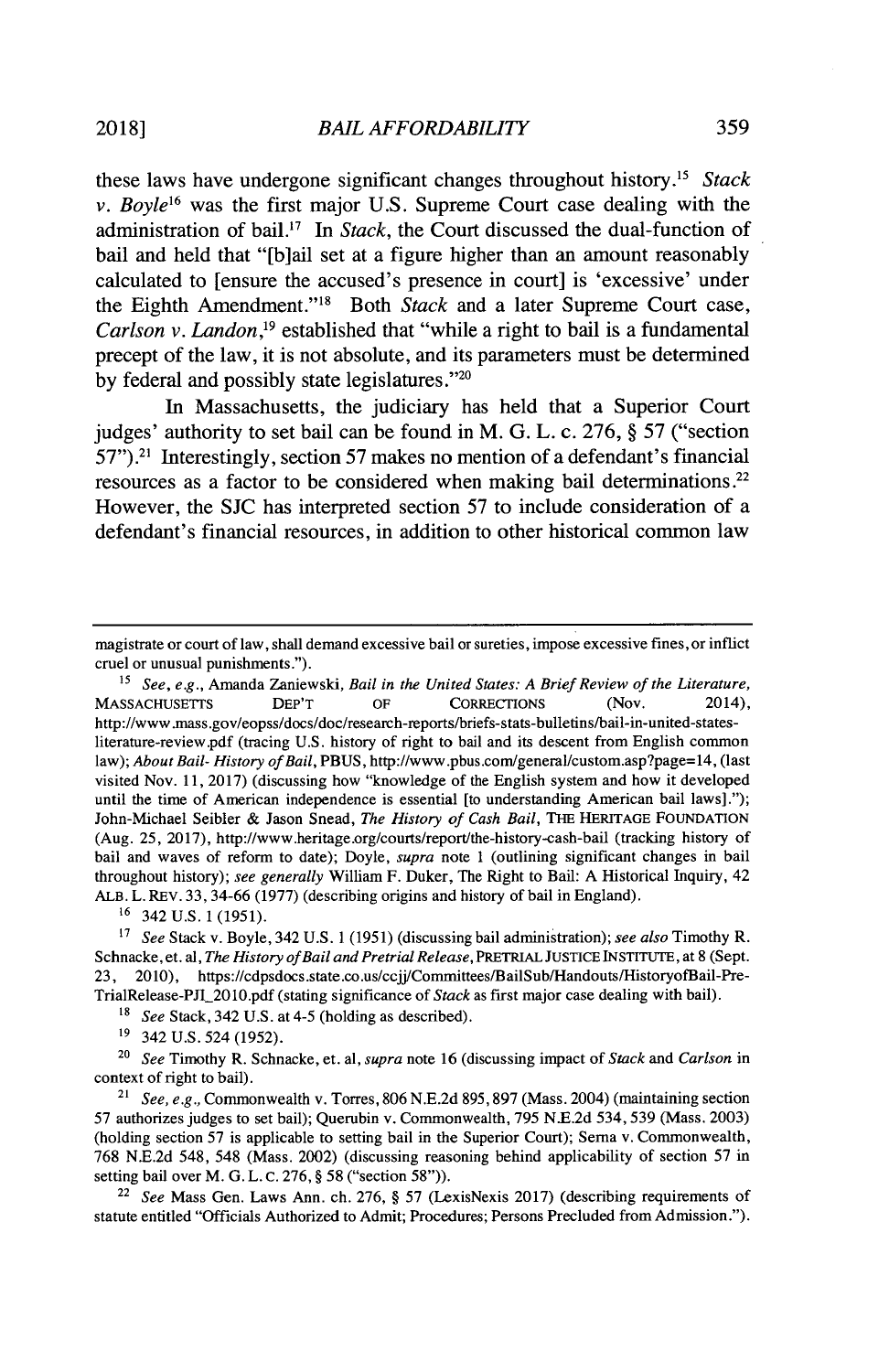factors .23 Specifically, in *Querubin v. Commonwealth,<sup>24</sup>*the **SJC** refers to the Reporters' Notes in Rule **6** of the Massachusetts Rules for Criminal Procedure, which states that the aforementioned factors are to be considered when conducting a bail hearing under section *57.25*

Constitutional principles also help shed light on whether a defendant's financial resources should be considered when setting bail.<sup>26</sup> Federal courts have contemplated this question in light of the constitutional principles of due process and equal protection.<sup>27</sup> In *Pugh v. Rainwater*,<sup>28</sup> the Fifth Circuit Court of Appeals observes that incarcerating those individuals that cannot meet their "master bail bond schedules" without considering other alternatives, like finances, infringes on both due process and equal protection requirements **.29** Looking at Massachusetts precedent and constitutional principles, the courts should naturally address whether a defendant's financial resources should be a factor considered in making bail determinations **.30**

*In Brangan v. Commonwealth,* the **SJC** addressed whether a Superior Court judge should consider a defendant's financial resources in setting bail.<sup>31</sup> The court looked to the applicable statute governing bail proceedings and, relying on precedent, determined that section **57** was

**<sup>23</sup>***See Querubin,* **795 N.E.2d** at 541 n.6 ("In making a determination as to what form of release to set, the following factors shall be considered: **(1)** the nature and circumstances of the offense charged, (2) the accused's family ties, **(3)** his financial resources, *(4)* his length of residence in the community, **(5)** his character and mental condition, **(6)** his record of convictions and appearances at court proceedings or of any previous flight to avoid prosecution or **(7)** any failure to appear at any court proceedings."); *see also Torres,* **806 N.E.2d** at **899** (quoting *Querubin* factors for judge to consider when conducting bail hearings under section **57).**

<sup>24</sup>*795* **N.E.2d** 543 (Mass. **2003).**

**<sup>25</sup>***See Querubin,* **795 N.E.2d** at *541* n.6 (referencing how Reporters' Notes "include a discussion of the ways of guaranteeing a defendant's appearance in court.").

**<sup>26</sup>***See* sources cited *supra* note 14 (looking at language of **U.S.** Constitution and Massachusetts Declaration of Rights); *see also* Stack v. Boyle, 342 **U.S. 1, 5 (1951)** (setting limits on excessive bail). The court described excessive bail as "a figure [set] higher than an amount reasonably calculated to fulfill [its purpose of assuring the presence of the accused]." *Id.*

**<sup>27</sup>***See* United States v. McConnell, 842 **F.2d 105, 107** (5th Cir. **1988)** (stating **"[A]** bail setting is not constitutionally excessive merely because a defendant is financially unable to satisfy the requirement."); White v. Wilson, **399 F2d 596, 598** (9th Cir. **1968)** ("The mere fact that petitioner may not have been able to pay the bail does not make it excessive.").

**<sup>28</sup>572 F.2d 1053** (5th Cir. **1978).**

**<sup>29</sup>***See* Pugh v. Rainwater, **572 F.2d 1053, 1057** (5th Cir. **1978)** ("The incarceration of those who cannot [meet master bond schedule], without meaningful consideration of other possible alternatives, infringes on both due process and equal protection requirements.").

**<sup>30</sup>***See* cases cited *supra* notes 20, 22, **28** and accompanying text (discussing Massachusetts precedent and constitutional principles of bail in light of financial resources).

**<sup>31</sup>***See Brangan,* **80 N.E.3d** at **957** (answering question at issue in context of making bail determinations).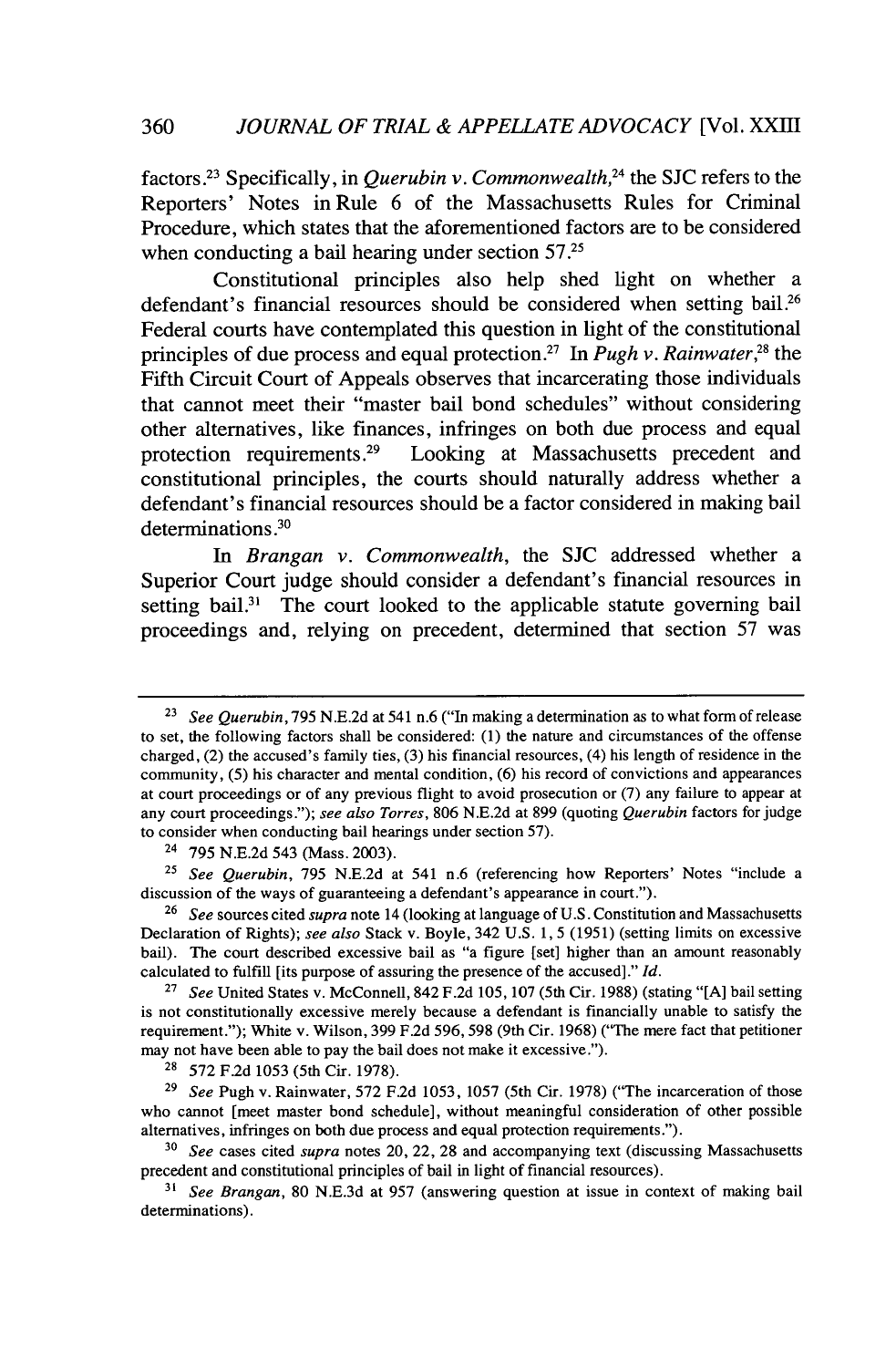controlling in this case.<sup>32</sup> From there, the court ascertained section  $57$ indicated, amongst other historical common law factors, that financial resources should be one of several considerations when making bail determinations.<sup>33</sup> Additionally, the court regarded constitutional principles as mandating "consideration of a defendant's financial resources in setting bail." <sup>34</sup>

Following this discussion, the court made a powerful statement, holding "bail that is set without any regard to whether a defendant is a pauper or a plutocrat runs the risk of being excessive and unfair."<sup>35</sup> The SJC

<sup>34</sup>*See Brangan,* **80 N.E.3d** at **958-59** (analyzing constitutional principles at play). The court cited to the Eighth Amendment, Article **26** of the Massachusetts Declaration of Rights, and *Stack v. Boyle,* amongst other sources for constitutional consideration. *Id.* at **958.** Specifically, drawing from *Stack,* the court notes that "to be reasonable, [the bail calculation] must be based on the individual character and circumstances of each defendant, including his or her financial circumstances." *Id. (citing Stack,* 342 **U.S.** at **5);** *see also* Darren Griffis, *Massachusetts High Court Rules that Judges Must Consider a Defendant's Financial Resources When Setting Bail,* **GSKG** (Oct. **23, 2017),** https://www.gskandg.com/massachusetts-high-court-rules-that-judges-mustconsider-a-defendant-s-financial-resources-when-setting-bal ("[J]udges violate defendants' due process and equal protection rights when they set bail amounts that have the effect of confining indigent defendants while charges are pending without regard for their financial constraints. Defendants who cannot afford to post bail suffer a loss of liberty during a period when they are supposed to enjoy a presumption of innocence and also lose the ability to fully participate in the preparation of their defense.").

*<sup>35</sup>See Brangan,* **80 N.E.3d** at **959** (expanding on importance of considering defendant's financial resources). This contention has important implications. *See generally* John R. Ellement, *Judges Must Set Cash Bails Defendants Can Afford, SJC Rules,* **BOSTON GLOBE** (Aug. **25, 2017),** https://www.bostonglobe.com/metro/2017/08/25/sjc-judges-must-set-cash-bails-that-defendantscan-afford/LxvxqoOnCXXQLEmbNx3QAN/story.html ("Saying a pauper's freedom should be protected with the same fervor afforded a plutocrat, the state's high court Friday instructed judges to set bail at levels that defendants can pay in order to keep faith with legal principles laid out some **375** years ago."); Matthew Barison, *Bail: What You Need to Know,* BARISON LAw (Nov. **6, 2017),** http://www.matthewbarison.com/bail-need-know/ ("At the broadest level, the court must give each Defendant an individualized bail determination that takes his/her financial resources into account. This is particularly important to poor and indigent Defendants."). The *Brangan* court further explained that "a **\$250** cash bail will have little impact on the well-to-do, for whom it is less than the cost of a night's stay in a downtown Boston hotel, but it will probably result in detention for a homeless person whose entire earthly belongings can be carried in a cart." *Brangan,* **80 N.E.2d** at **959.**

**<sup>32</sup>***See id. at 957-58* (determining section **58** did not apply based on precedent). The **SJC** reached this conclusion because section **57** "specifically authorizes judges of the Superior Court, among others, to admit a prisoner to bail," while section **58** does not. *Id.* at **957.**

**<sup>33</sup>***See id.* at **958** (delineating factors to consider at bail hearings); *see also* cases cited *supra* note 22 (discussing factors this court should apply to *Brangan,* which includes financial resources under section *57).* The court stressed that, "[a]lthough the judge must take a defendant's financial resources into account in setting bail, that is only one of the factors to be considered, and it should not override all the others." *Brangan,* **80 N.E.3d** at **960;** *see also* Christopher Bavitz, *MA SJC Ruling on Bail Instructive Re: Algorithms and Criminal Justice,* CYBERLAW CLINIC HARVARD LAW **SCHOOL,** BERKMAN KLEIN **CENTER** FOR **INTERNET** *&* SOCIETY (Sept. **5, 2017),** http://clinic.cyber.harvard.edu/2017/09/05/ma-sjc-ruling-on-bail-instructive-re-algorithms-andcriminal-justicel (citing same proposition in case analysis).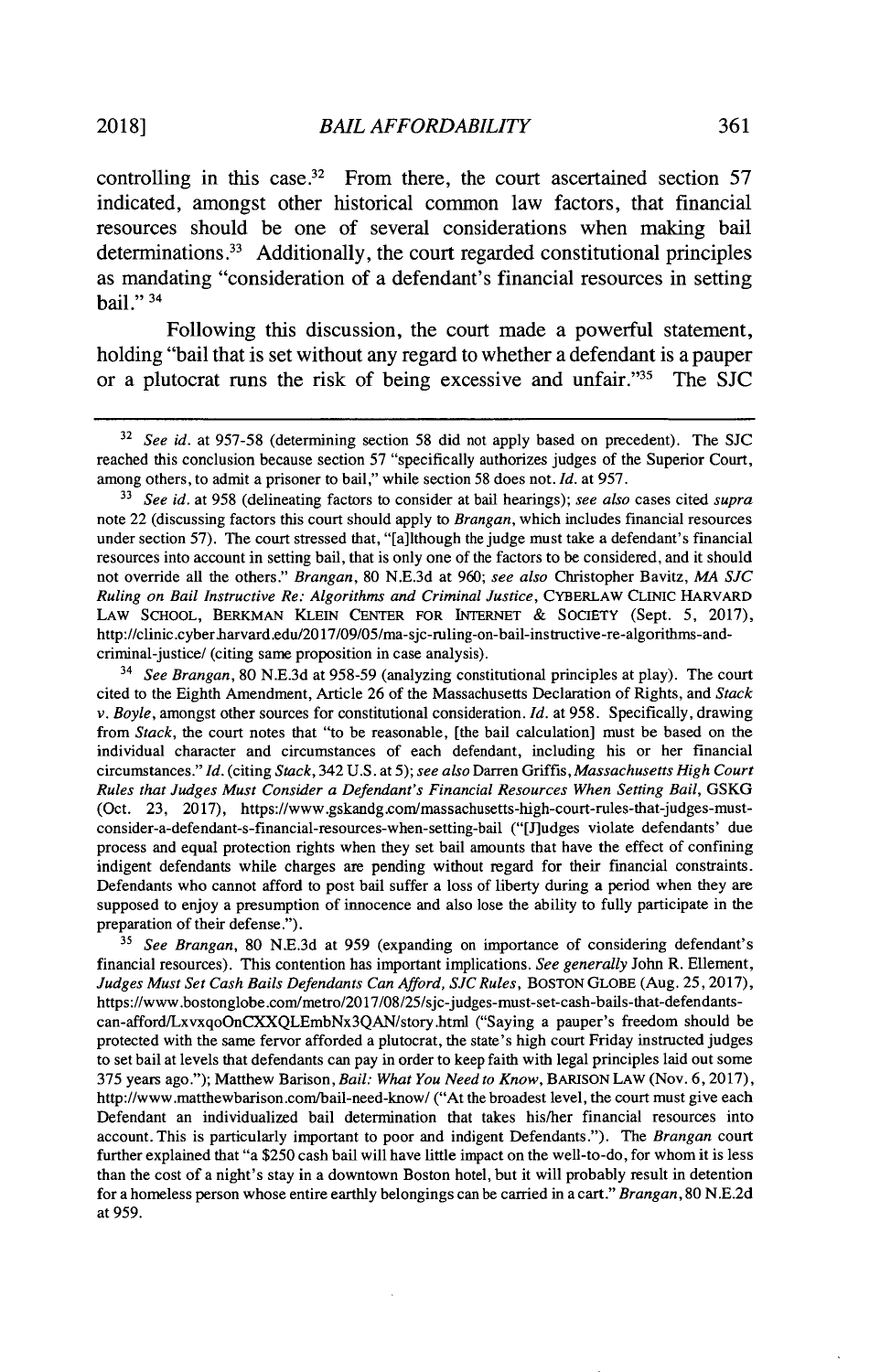maintained that a judge must keep in mind the question iterated **by** former Supreme Court Justice William **0.** Douglas: "Can an indigent be denied freedom, where a wealthy man would not, because he does not happen to have enough property to pledge for his freedom?"<sup>36</sup> In light of these assertions, the **SJC** declared that nothing in the bail judge's order or in the record established that he considered Brangan's financial resources in setting bail, but moving forward, these considerations must be addressed in writing or orally on record in every case "where bail is set in an amount that is likely to result in a defendant's long-term pretrial detention because he or she cannot afford it." $37$  However, the court limited the scope of bail determinations **by** noting there is no requirement that bail be set "in an amount the defendant can afford if other relevant considerations weigh more heavily than the defendant's ability to provide the necessary security for his appearance at trial."<sup>38</sup> In turn, the court reversed and remanded the case for a new bail hearing consistent with its opinion.<sup>39</sup> The effects of this landmark case will be far-reaching. <sup>40</sup>

**<sup>38</sup>***See id.* at 954 (differentiating between requirement to consider bail affordability and requiring bail to be affordable); *see also* Spring **&** *Spring, Massachusetts Supreme Judicial Court Issues Reminder that Bail is Not a Substitute for a Pretrial Detention Order,* (Aug. **25, 2017),** https://www.massachusettscriminalattorney-blog.com/2017/08/25/massachusetts-supreme-

judicial-court-issues-reminder-bail-not-substitute-pretrial-detention-order/ (discussing limitation of holding, wherein "if a trial judge properly determines a certain amount of bail is necessary to assure a defendant's future appearance at court hearings, the bail will be upheld even if the defendant cannot afford it.").

**<sup>39</sup>***See Brangan,* **80 N.E.3d** at **967** (directing lower court, on remand, to evaluate bail in accordance with this opinion).

<sup>40</sup>*See* Daniel **S.** Medwed, *Bail Reform and the Legacy of Justice Geraldine Hines,* WGBH (Aug.28, **2017),** http://news.wgbh.org/2017/08/28/news/bail-reform-and-legacy-justice-geraldinehines *("Brangan* should affect the lives of thousands of criminal defendants and save the state millions of dollars."); *see also* Karen Anderson *&* Kevin Rothstein, *State's High Court Rules on Bails Impact on Poor Defendants,* WCVB (Aug. **25, 2017),** http://www.wcvb.com/article/stateshigh-court-rules-on-bails-impact-on-poor-defendants/12098218 ("This decision is going to make a big change for our clients for poor people and level the playing field and make things more equal when it comes to the bail system in Massachusetts."); Pat Murphy, *Omnibus Bills Fall Short on Bail Reform, Defense Bar Says,* MASSACHUSETrS LAWYERS WEEKLY (Jan. **25, 2018),** https://masslawyersweekly.com/2018/01/25/omnibus-bills-fall-short-on-bail-reform-defense-barsays/ (comparing how proposed House and Senate bills are taking steps to address bail considerations in wake of *Brangan).* Various members of the legal community and social advocacy groups have preferred the House's version in the efforts to reform bail, with one defense attorney,

**<sup>36</sup>***See Brangan,* **80 N.E.3d** at *959.*

**<sup>37</sup>***See id.* (stressing necessity that record evidences financial consideration when defendant cannot afford bail). Additionally, the *Brangan* court noted in a footnote that there are "practical reasons *[for]* why it is sensible to avoid detaining a defendant on unaffordable bail unless it is truly necessary." *Id.* at **966** n.23. These reasons include the fact that "[p]retrial detention disrupts a defendant's employment and family relationships, with often tragic consequences" and "[p]retrial detention disproportionately affects ethnic and racial minority groups." *Id.* Instead, these funds "might be better spent on treatment and supervision" than the means currently in place. *Id.*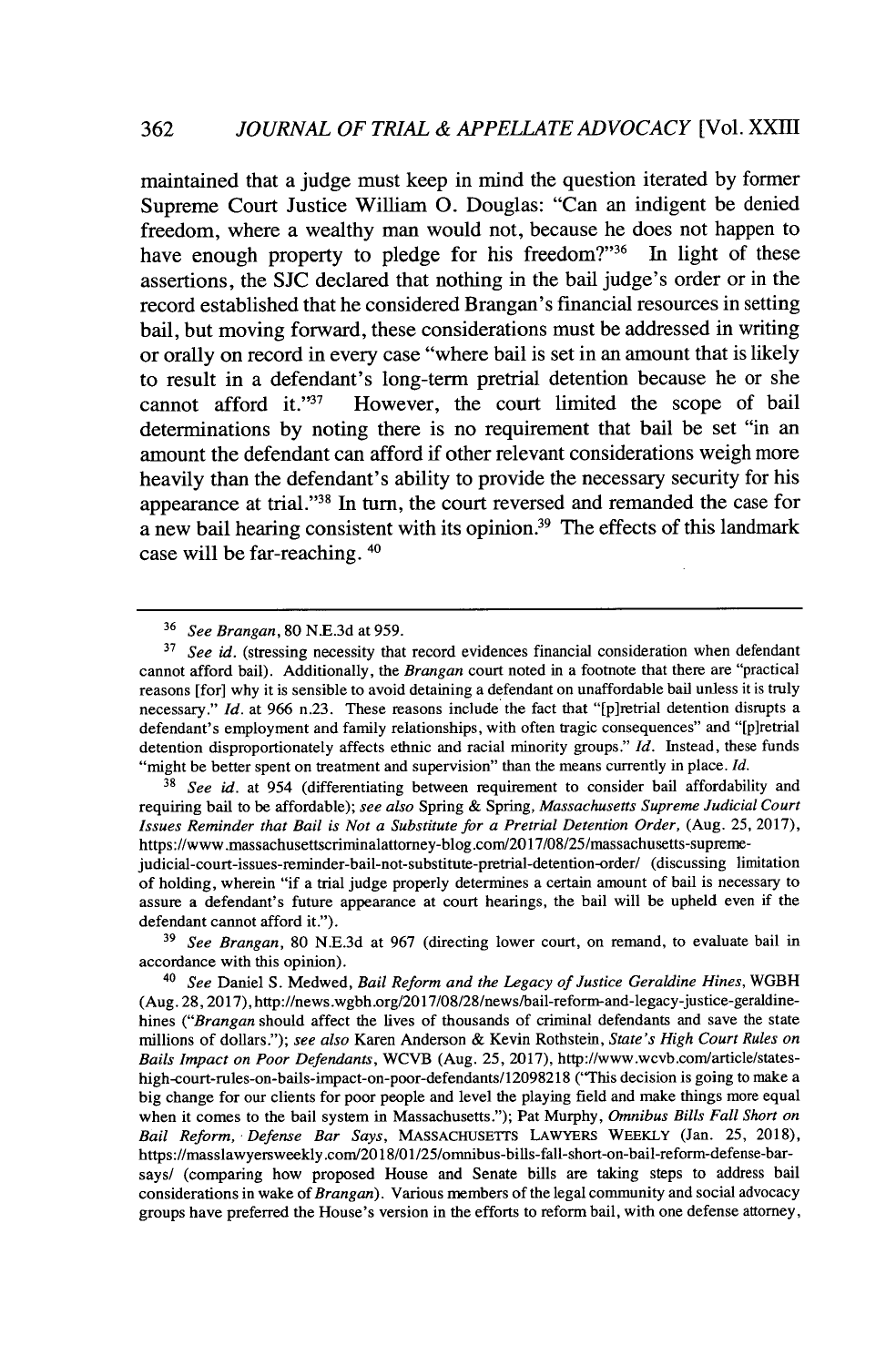The **SJC** issued an important decision in *Brangan v. Commonwealth* that is meant to keep pace with legal principles laid out years ago in the Massachusetts Body of Liberties.<sup>4</sup> ' With this ruling, *Brangan* makes clear that a defendant's financial resources should be one of several considerations when making bail determinations.<sup>42</sup> In turn, judges will now face more stringent standards than before in assessing bail as they will now be required to explain, either in writing or orally, their reasons for setting bail that go beyond the defendant's financial means. $43$  Although Massachusetts precedent mandated consideration of a defendant's financial resources already, *Brangan* requires this extra step when the bail amount will surely exceed the defendant's ability to pay.<sup>44</sup>

However, the **SJC** made it clear that this decision does not stand for the proposition that bail be made affordable.<sup>45</sup> Instead, the *Brangan* court reasoned that a bail determination will be upheld even if the defendant cannot afford to post the amount where a judge properly determines that the bail amount is necessary to ensure a defendant's appearance at trial.<sup>46</sup> Thus, the

<sup>42</sup>*See Brangan,* **80 N.E.3d** at **958** (listing various factors to consider, including financial resources).

<sup>43</sup>*See id.* at **959** ("the judge must address this [issue of financial resources] in writing or orally on the record in every case where bail is set in an amount that is likely to result in a defendant's long-term pretrial detention because he or she cannot afford it."); *see also Ellement, supra* note 34 ("The **SJC** notified judges that they must now provide their reasoning for bail amounts that are beyond the financial reach of defendants."); Barison, *supra* note 34 (discussing importance of individualized bail determination); Griffis, *supra* note **33** ("Although judges were already required to consider a defendant's financial resources in setting bail, this ruling should require judges to more carefully weigh that particular consideration, as well as requires judges to provide a statement of reasons when the bail amount exceeds the defendant's resources.").

4 *See Brangan,* **80 N.E.3d** at **959** (stating individualized bail determinations must be conducted when amount will go beyond defendant's financial means); cases cited *supra* notes 20 and 22 (highlighting Massachusetts precedent on decisions accounting for financial resources in bail determinations).

<sup>45</sup>*See Brangan,* **80 N.E.3d** at **961 ("[A]** defendant is not constitutionally entitled to an affordable **bail...");** *see also* Spring **&** Spring, *supra* note **37** (analyzing *Brangan* limitation of affordable bail); *Bail Not Jail, supra* note 2 (stating **SJC** made it clear that this decision is not same as making bail affordable).

<sup>46</sup>*See Brangan,* **80 N.E.3d** at **958** (discussing constitutional requirement for considering defendant's financial resources, but acknowledging it is not sole consideration); *see also* Spring Spring, *supra* note **37 ("If** a trial judge properly determines a certain amount of bail is necessary to assure a defendant's future appearance at court hearings, the bail will be upheld even if the defendant cannot afford it. In those cases, trial judges are obligated to make detailed findings to

David Dearborn, characterizing the House bill "as simply a good, incremental step in the right direction."

<sup>41</sup>*See* sources cited *supra* note 1 (laying out founding principles of bail in Massachusetts Body of Liberties); Ellement, *supra* note 34 (connecting *Brangan* court's rationale with principles in Massachusetts Body of Liberties); *see also* Bail Not Jail, *supra* note 2 (discussing Massachusetts Body of Liberties in context of how a free society is "premised upon the belief that its citizens should be afforded due process of law.").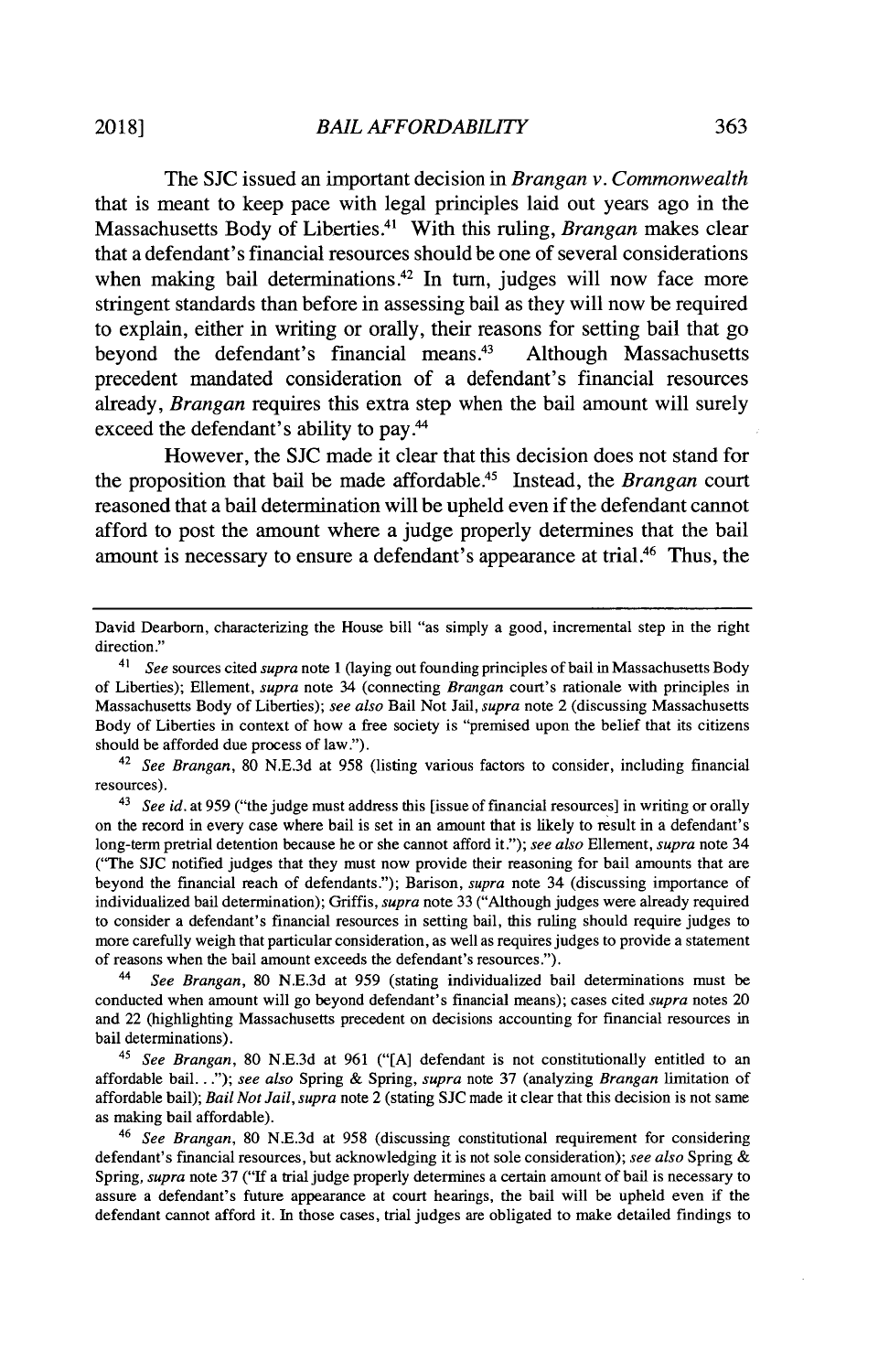*Brangan* court kept faith with constitutional principles and precedent interpreted by the Supreme Court in *Stack v. Boyle* and other federal court decisions.<sup>47</sup> Nevertheless, the court's decision to implement an Nevertheless, the court's decision to implement an individualized bail determination is a step forward in the right direction in making bail more affordable, particularly in light of the recent call for bail reform. <sup>48</sup>

Moving forward, the Massachusetts courts will now have to implement a reasonableness test in making these individualized determinations.<sup>49</sup> The standards used will include the financial ability of the defendant to post bail as a reasonable bail for one defendant (i.e. a **CEO** of a company) may be excessive for another defendant (i.e. a homeless person).<sup>50</sup> This process should lead to a reduction in pretrial detention and provide a more level playing field for those who cannot afford bail due to their inability to post a set bail that goes beyond their financial means."' Consecutively, this important decision will have a major impact on both the poor and indigent, whom have been disadvantaged **by** this system in the past, like Brangan himself.<sup>52</sup>

*In Brangan v. Commonwealth,* the **SJC** confronted the issue of whether a Superior Court judge should consider a defendant's financial

<sup>48</sup>*See* sources cited *supra* notes **15,** 40, and accompanying text (examining bail reform efforts).

<sup>49</sup>*See Brangan,* **80 N.E.3d** at **958** (alluding to this in case analysis); *see also Barison, supra* note 34 ("The test instead is based on reasonableness; the amount of bail set must be no higher than that which would secure the [d]efendant's appearance.").

*5o See Brangan,* **80 N.E.3d** at **959** (comparing how standards may differ); *see also* sources cited *supra* note 34; Spring **&** Spring, *supra* note **37** (providing aforementioned analogy of reasonableness between **CEO** and homeless individual in analysis of case).

*<sup>5</sup>See Medwed, supra* note **39** ("The *Brangan* case should help reduce pretrial detention in the Commonwealth. American city and county jails teem with criminal defendants languishing behind bars before their trials, not because they pose a danger to society or represent a flight risk, but simply because they are too poor to pay high bail sums.").

**<sup>52</sup>***See Brangan,* **80 N.E.3d** at **966** n23 ("There are also practical reasons why it is sensible to avoid detaining a defendant on unaffordable bail unless it is truly necessary. Pretrial detention disrupts a defendant's employment and family relationships, with often tragic consequences. Pretrial detention disproportionately affects ethnic and racial minority groups."); *see also* Anderson **&** Rothstein, *supra* note **39** ("Too many people **-** who are supposed to be innocent until proven guilty **- fill** our jails and have their lives disrupted because they cannot afford bail. This decision ensures that judges will take the appropriate steps to avoid detaining people simply because they're poor.") (quoting Rahsaan Hall, director of the **ACLU** of Massachusetts' Racial Justice Program).

support the amount of bail being ordered."); Griffis, *supra* note **33** (discussing constitutional implications on confining defendants without considering their respective financial constraints). However, "[w]hile the court unfortunately stopped short of requiring judges to set a bail in an amount a defendant can afford, the decision in Brangan made it clear that judges must more clearly delineate the reasons for setting a bail that a defendant will not be able to pay." Griffis, *supra* note **33.**

<sup>47</sup>*See* sources cited *supra* notes **16, 25, 26, 28** (discussing constitutional precedents in *Stack* and other federal courts with respect to bail).